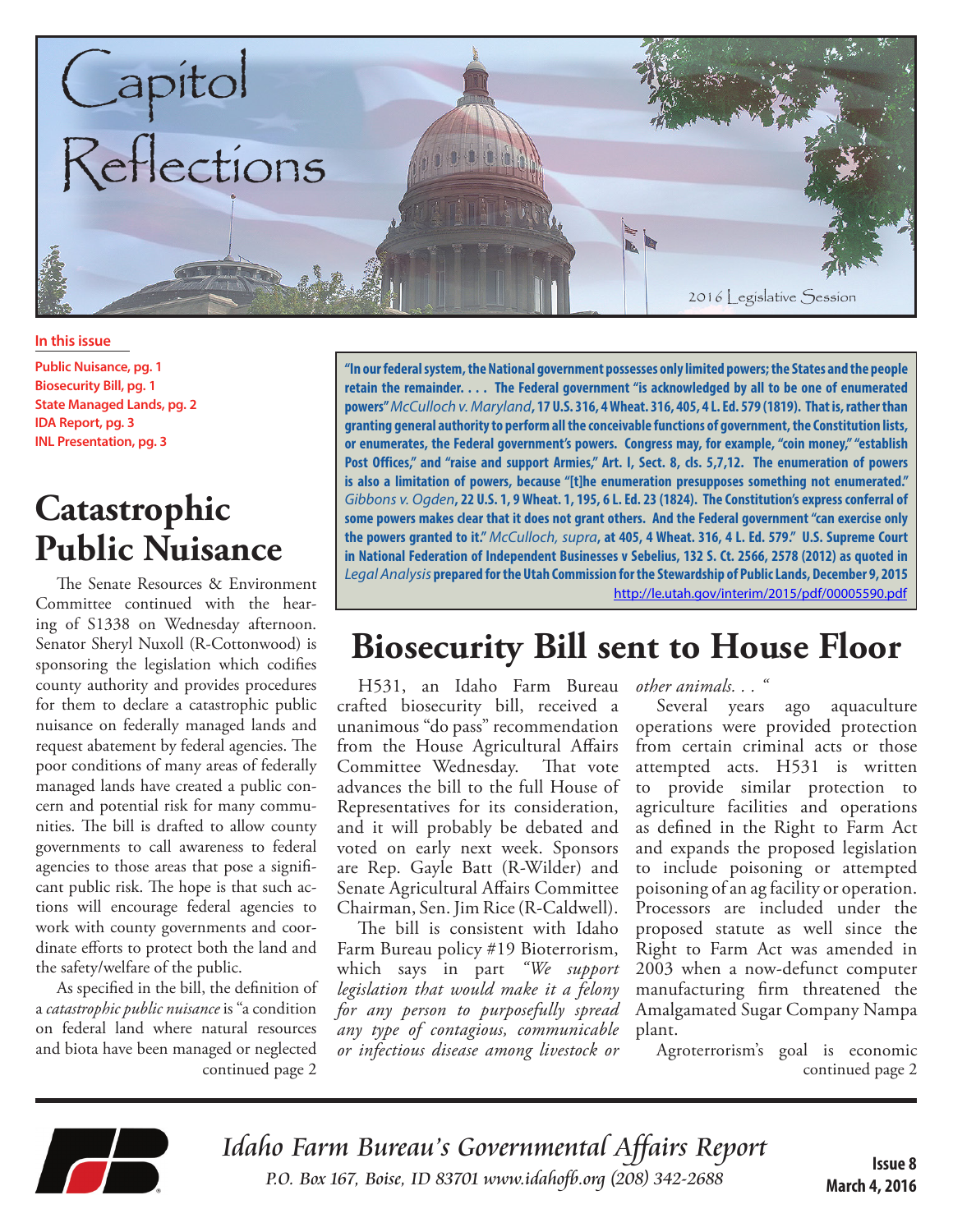#### **Public Nuisance**

continued from page 1

to such an extent as to cause: The threat of a catastrophic wildfire demonstrated by stand density, basal area or ground fuel load greater than one hundred fifty percent (150%) of the land health standards or an insect or disease infestation severe enough to threaten the mortality of at least twenty percent (20%) of the trees in the forestation area; or a condition in the area that threatens the quality or quantity of the public water supply of a county, the health, safety or welfare of the citizens of a county, the air quality of the nonattainment area, or the vegetation resources required to support land health and authorized livestock grazing."

The the bill was sent to the Senate floor with a do-pass recommendation by a 7 to 2 vote. IFB policy #59 supports county coordination with federal agencies to promote better management of the public lands. **IFBF supports S1338**

# **Biosecurity**

continued from page 1

disruption and instability caused by food shortages or fear of the food supply. International exports will be negatively affected even if an issue is confined to a single incident as importing countries may impose significant phytosanitary barriers. Domestic food security could be threatened.

Animal and plant diseases are easy to transport and often require little technical skill to administer. In plants, effects may not be detected for many years, and animal diseases are often highly contagious. That is why Idaho and other states have stringent animal health requirements and certification for imported and exported animals.

H531 is very straightforward, and much care was taken to make the language convey the correct intent in the plain reading of the bill. The

legislation simply says that it is illegal to release or spread, attempt to release or spread a disease or poison or conspire with others to commit those acts on an agricultural facility or operation. The ability to perform normal ag practices such as chemical application are addressed by "without the knowledge and consent of the owner" language in the bill.

The legislation establishes maximum misdemeanor and felony penalties and fines. H531 does not bar injured parties from civil actions and the bill specifically says the court may award restitution to injured parties. H531 also contains a severability clause. **IFBF supports H531** along with Northwest Food Processors Association, Food Producers of Idaho and IACI (Idaho Association of Commerce and Industry).

#### **State Management of Public Lands**

There was an overflow crowd in the Lincoln Auditorium this week for a joint hearing of the House and Senate Resources committees. The purpose was to receive information about Utah's efforts to take over management of the federally administered lands within their state. The committees heard from Utah Representative Kevin Stratton and Utah Senator David Hinkins, who are the co-chairs of the Utah Commission for the Stewardship of Public Lands. They each gave a brief overview of Utah's activities that have led up to this point and the reasons Utah is interested in taking over management of these lands.

Under federal administration, the public is being systematically locked out of recreational opportunities, and the land and resources themselves are suffering from the lack of management or mismanagement from the federal agencies. They provided several examples of how the state has and would do a better job of management, particularly with wildfire management. They know that Utah citizens will receive better results when the land is managed locally rather than remotely from 2,000 miles away by unelected bureaucrats.

The committee also heard from George Wentz, one of the attorneys and authors of the legal analysis that the Utah Commission for the Stewardship of Public Lands has commissioned to provide the legal basis for Utah to take over management. Mr. Wentz took about 30 minutes to review the historical, constitutional and legal foundations supporting Utah's efforts. There were a number of questions from the committee, which the speakers handled very well, providing additional background and information.

The very unruly crowd was mostly subdued by the end of the presentation. Perhaps they had not been aware or had been misinformed about the solid legal, historical and constitutional underpinnings of this effort. Perhaps they had not considered that local elected officials would always be far more responsive to the needs and desires of the citizens than unelected bureaucrats sending decrees from afar, regardless of the effects on the land, citizens and opportunities.

This is what Farm Bureau members have been saying for years. The current system of federal administration is broken and is creating a number of problems for Idaho citizens. We want to have more access, not less. We want the land to be more productive, not less. We want Idaho to have greater opportunities, not less. We want more local input and management, not less. All of these goals can and will be achieved when Idaho is managing our lands for the benefit of all. Although no bills have been introduced on this subject, Idaho Farm Bureau policy #59 supports Idaho taking over management of federally administered lands within the state.